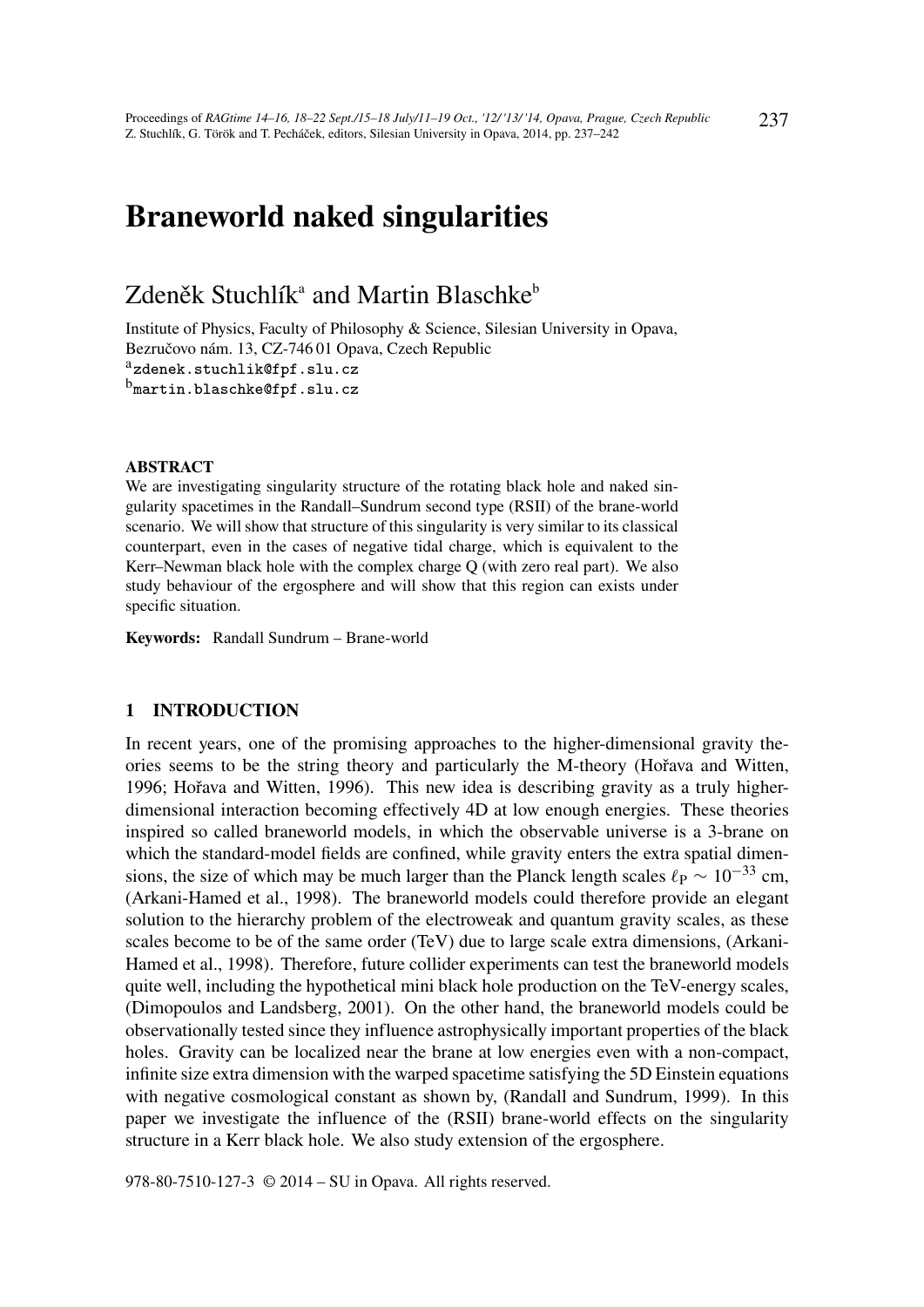## 2 GEOMETRY

Using standard Boyer–Lindquist coordinates  $(t, r, \theta, \varphi)$  and geometric units  $(c = G = 1)$ , we can write the line element of the rotating (Kerr) black hole on the 3D-brane in the form

$$
ds^{2} = -\left(1 - \frac{2Mr - b}{\Sigma}\right)dt^{2} - \frac{2a(2Mr - b)}{\Sigma}\sin^{2}\theta dt d\varphi + + \frac{\Sigma}{\Delta}dr^{2} + \Sigma d\theta^{2} + \left(r^{2} + a^{2} + \frac{2Mr - b}{\Sigma}a^{2}\sin^{2}\theta\right)\sin^{2}\theta d\varphi^{2}, (1)
$$

where

$$
\Delta = r^2 - 2Mr + a^2 + b\,,\tag{2}
$$

$$
\Sigma = r^2 + a^2 \cos^2 \theta \,,\tag{3}
$$

*M* and  $a = J/M$  are the mass parameter and the specific angular momentum of the background, while the braneworld parameter *b*, called "tidal charge", represents the imprint of non-local (tidal) gravitational effects of the bulk space, (Aliev and Gümrükçüoğlu, 2005).

#### 3 SINGULARITY

Our goal is to find out whether the brane parameter *b* has strong influence onto the structure of the Kerr-like ring singularity at  $r = 0$ ,  $\theta = \pi/2$ . The Kretschmann's scalar  $K =$  $R_{\alpha\beta\gamma\delta}R^{\alpha\beta\gamma\delta}$  is a good tool to probe the structure of spacetimes singularities. Using Eq. (1) we get

$$
K = \frac{8}{\left(r^2 + a^2t^2\right)^6} \left(r^4A - 2a^2r^2Bt^2 + a^4Ct^4 - 6a^6M^2t^6\right),\tag{4}
$$

 $where<sup>1</sup>$ 

$$
t = \cos \theta \,,\tag{5}
$$

$$
A = (7b^2 - 12bMr + 6M^2r^2),
$$
\n(6)

$$
B = (17b^2 - 60bMr + 45M^2r^2), \tag{7}
$$

$$
C = (7b2 - 60bMr + 90M2r2). \t(8)
$$

The Kretschmann scalar is formally same as in the case of the Kerr–Newmann metric with  $Q^2 \rightarrow b$  (Henry, 2000). Naturally, the negative values of brane parameter would have some effect onto  $K$ , but we can see from the denominator of Eq. (4), that it has no effect onto position of the physical singularity. As an example there is a plot of *K* with  $(M = 1, a = 0.8, b = -0.8)$  at Fig. 1.

<sup>&</sup>lt;sup>1</sup> Substitution  $t = \cos \theta$  is used here just to tremendously fasten computation of the Kretschmann scalar by program Mathematica v8.0.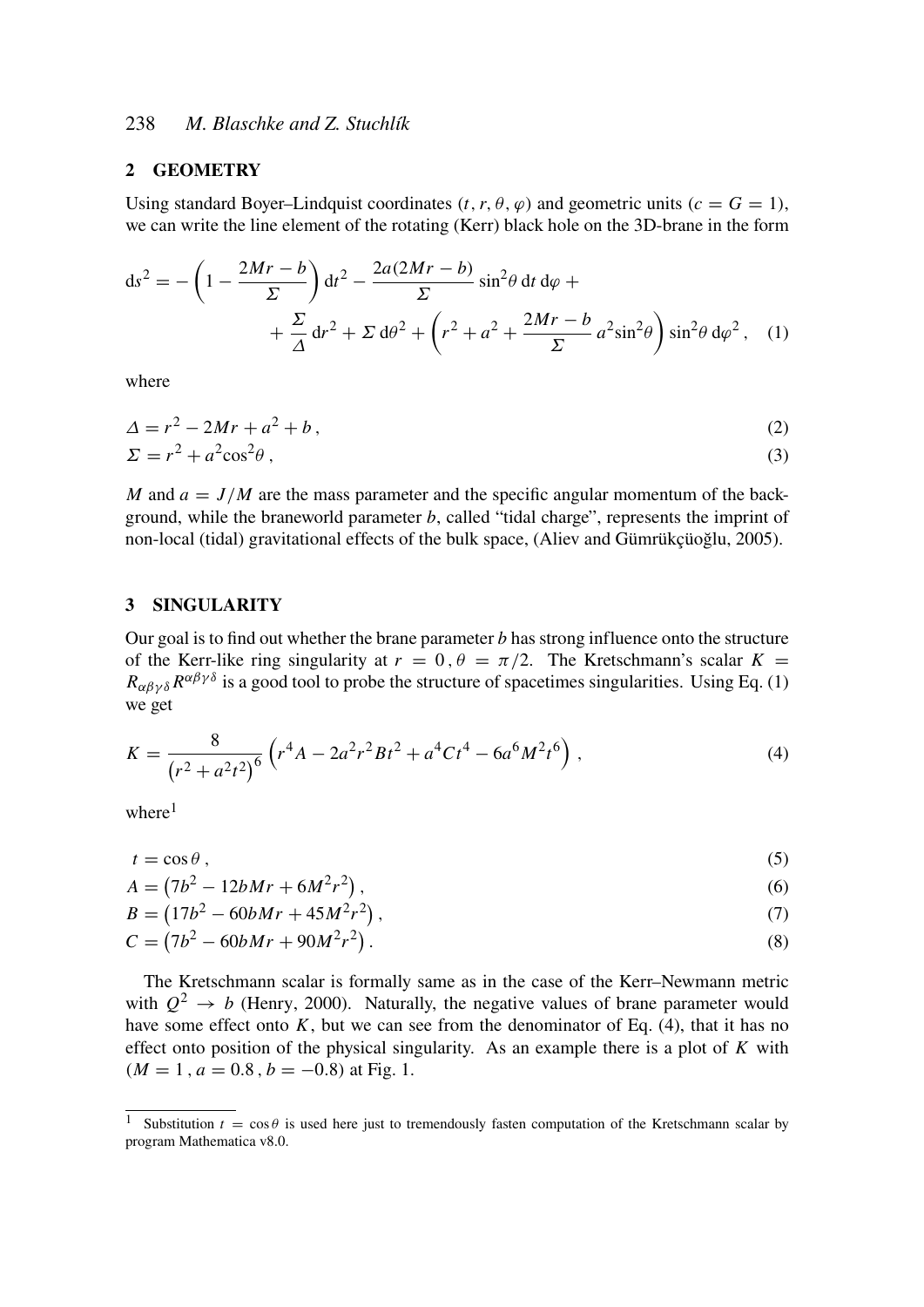

Figure 1. Example of the Kretschmann's scalar *K* for  $M = 1$ ,  $a = 0.8$ ,  $b = -0.8$  to illustrate it's similarity to the Kerr–Newmann case.

Discussion about singularity can be more effectively done if we transform our metric into the so called Kerr–Schild form

$$
g_{\mu\nu} = \eta_{\mu\nu} + l_{\mu}l_{\nu},\tag{9}
$$

where  $\eta_{\mu\nu}$  is a flat metric and  $l_{\mu}$  is a null vector with respect to  $\eta_{\mu\nu}$ . Using substitution

$$
dt = dx0 + \left(\frac{r2 + a2}{\Delta} - 1\right) dr,
$$
\n(10)

$$
d\varphi = d\tilde{\varphi} + \frac{a}{\Delta} dr , \qquad (11)
$$

$$
x = (r\cos(\tilde{\varphi}) + a\sin(\tilde{\varphi}))\sin\theta, \qquad (12)
$$

$$
y = (r\sin(\tilde{\varphi}) - a\cos(\tilde{\varphi}))\sin\theta, \qquad (13)
$$

$$
z = r \cos \theta, \tag{14}
$$

and after burdensome calculation we end up with metric in a form:

$$
ds^{2} = -(dx^{0})^{2} + (dx)^{2} + (dy)^{2} + (dz)^{2} + \frac{(2Mr - b)r^{2}}{r^{4} + a^{2}z^{2}} \times \left\{ dx^{0} - \frac{1}{r^{2} + a^{2}} \left[ r(x dx + y dy) + a(x dy - y dx) - \frac{1}{r} z dz \right] \right\}^{2},
$$
 (15)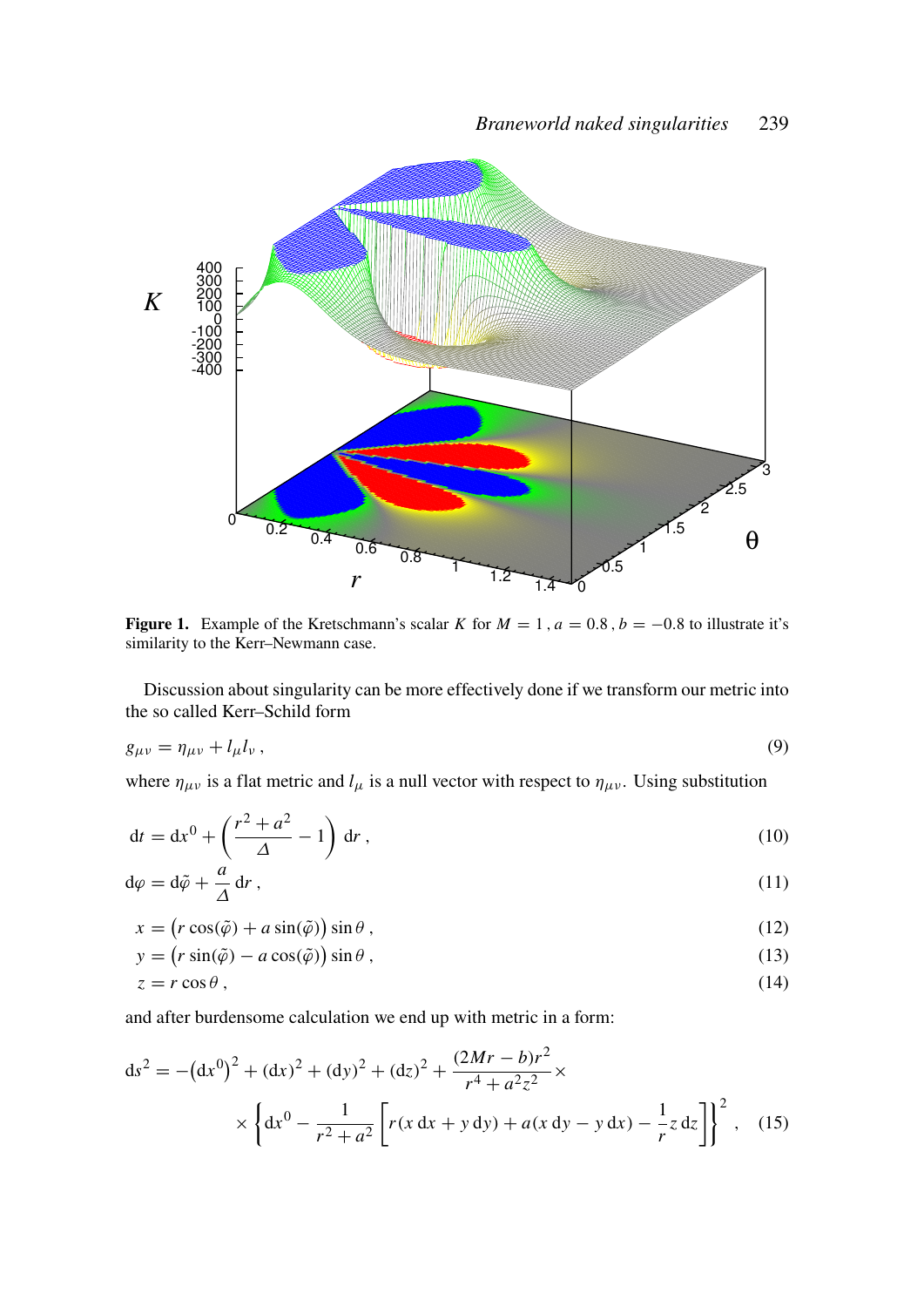

Figure 2. *Upper Left:* Polar slice through the brany Kerr spacetime in Cartesian Kerr–Schild coordinates. Spin parameter  $a$  is fixed to value 1 and brany parameter  $b$  is appropriately chosen to demonstrate its influence on ergosphere. *Upper Right:* Polar slice through the brany Kerr spacetime in Cartesian Kerr–Schild coordinates. Brany parameter *b* is fixed to value 0.9 and spin parameter *a* is appropriately chosen to demonstrate its influence on ergosphere. *Middle:* Maximal possible angle  $\alpha = \arctan(z/x)$  for a particular ergosphere.

where  $r$  is defined, implicitly, by

$$
r^4 - r^2(x^2 + y^2 + z^2 - a^2) - a^2 z^2 = 0.
$$
 (16)

The metric (15) is analytic everywhere except at

$$
x^2 + y^2 + z^2 = a^2 \quad \text{and} \quad z = 0. \tag{17}
$$

This condition is same as in the case of the standard Kerr black hole so we clearly can see that brany parameter *b* has no influence to singularity of the space-time what so ever. The physical "ring" singularity of the braneworld rotating black holes (and naked singularities) is located at  $r = 0$  and  $\theta = \pi/2$ , as in the Kerr spacetimes. For completeness we also enlist components of Ricci tensor. Ricci scalar is exactly zero, but the braneworld black hole spacetime is not Ricci flat.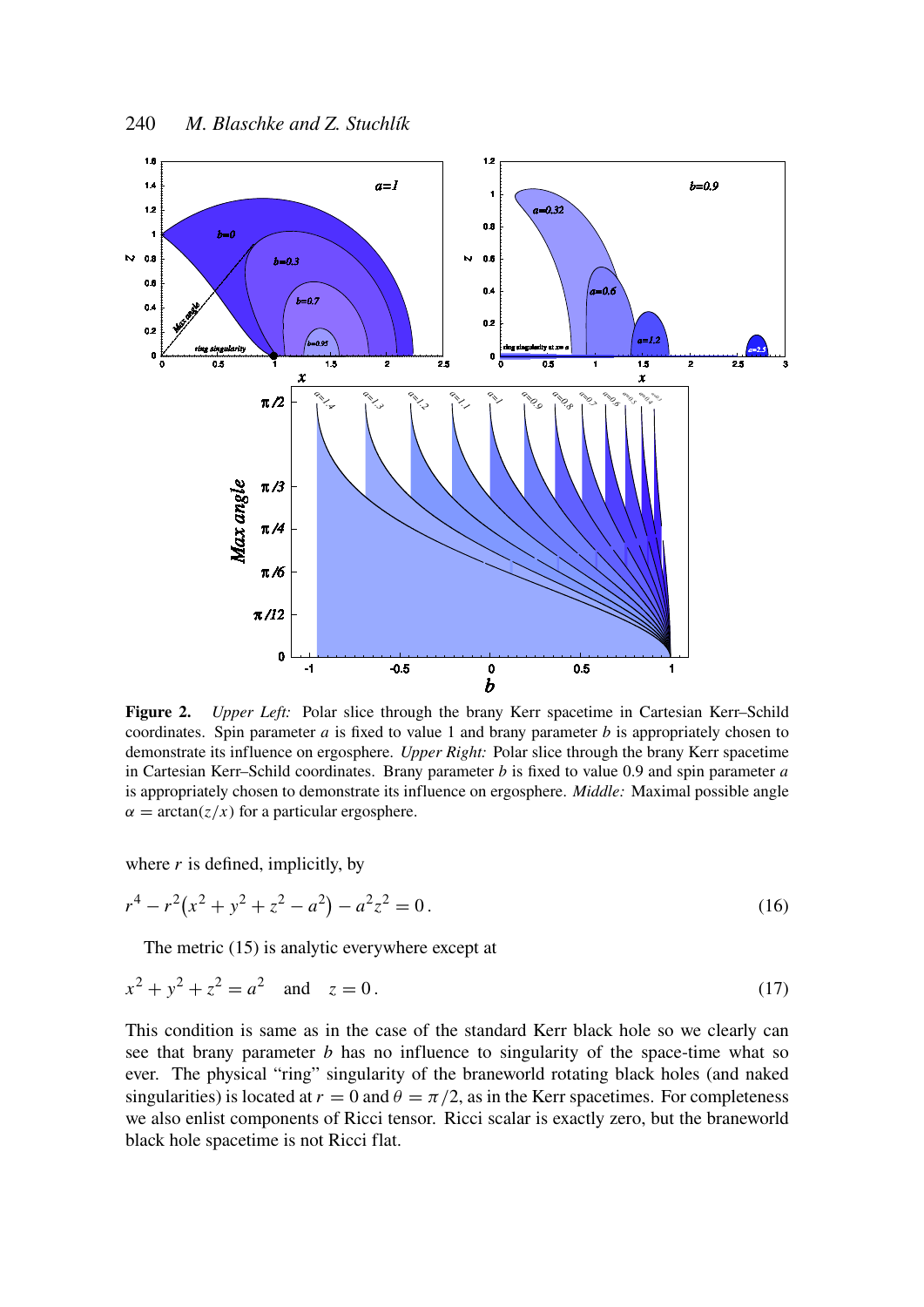Components of Ricci tensor are:

$$
R_{tt} = 4b \frac{a^2 + 2\Delta - a^2 \cos(2\theta)}{(a^2 + 2r^2 + a^2 \cos(2\theta))^{3}},
$$
\n(18)

$$
R_{t\varphi} = -8ab \frac{(a^2 + \Delta)\sin^2 \theta}{(a^2 + 2r^2 + a^2 \cos(2\theta))^3},
$$
\n(19)

$$
R_{\varphi t} = R_{t\varphi} \,, \tag{20}
$$

$$
R_{rr} = -\frac{R_{\theta\theta}}{\Delta} \,,\tag{21}
$$

$$
R_{\theta\theta} = \frac{2b}{a^2 + 2r^2 + a^2\cos(2\theta)},
$$
\n(22)

$$
R_{\varphi\varphi} = 4b\sin^2(\theta)\frac{3a^4 + 2r^4 + a^2(b - 2Mr + 5r^2) - a^2\Delta\cos(2\theta)}{(a^2 + 2r^2 + a^2\cos(2\theta))^3}.
$$
 (23)

#### 4 ERGOSPHERE

The ergosphere of Kerr black hole and naked singularities plays a crucial role in astrophysical phenomena related, e.g. to the Penrose process (Penrose and Floyd, 1971), or the ultra highenergy particle collisions. A specially interesting phenomena occur in the case of the naked-singularity spacetimes, (Stuchlík, 1980; Stuchlík and Schee, 2013). Here we explore how the ergosphere extension depends on the tidal charge *b* and spin *a*. Ergosphere is a closed area of space with border defined by the condition:

$$
g_{tt} = 0. \tag{24}
$$

It is more convenient to investigate ergosphere in the Kerr–Schild coordinates (15). We can use spacetime symmetry and focus only on polar slice with  $y = 0$ . In this case the condition for border of ergosphere is simply given by (see for example Visser, 2007)

$$
x^{2} = \frac{(a^{2} + r^{2}) \Delta}{a^{2}},
$$
  

$$
z^{2} = \frac{(2Mr - b)r^{2} - r^{4}}{a^{2}}.
$$
 (25)

In the Figure 2 we give some examples of the ergosphere's shape. Figures illustrate the influence of the brany parameter *b* on the ergosphere. From expression for  $z^2$  we see that existence of ergosphere is conditioned by (in  $M = 1$  units)

$$
b < 1. \tag{26}
$$

We can also infer that ergosphere is getting larger as brane parameter is getting smaller.